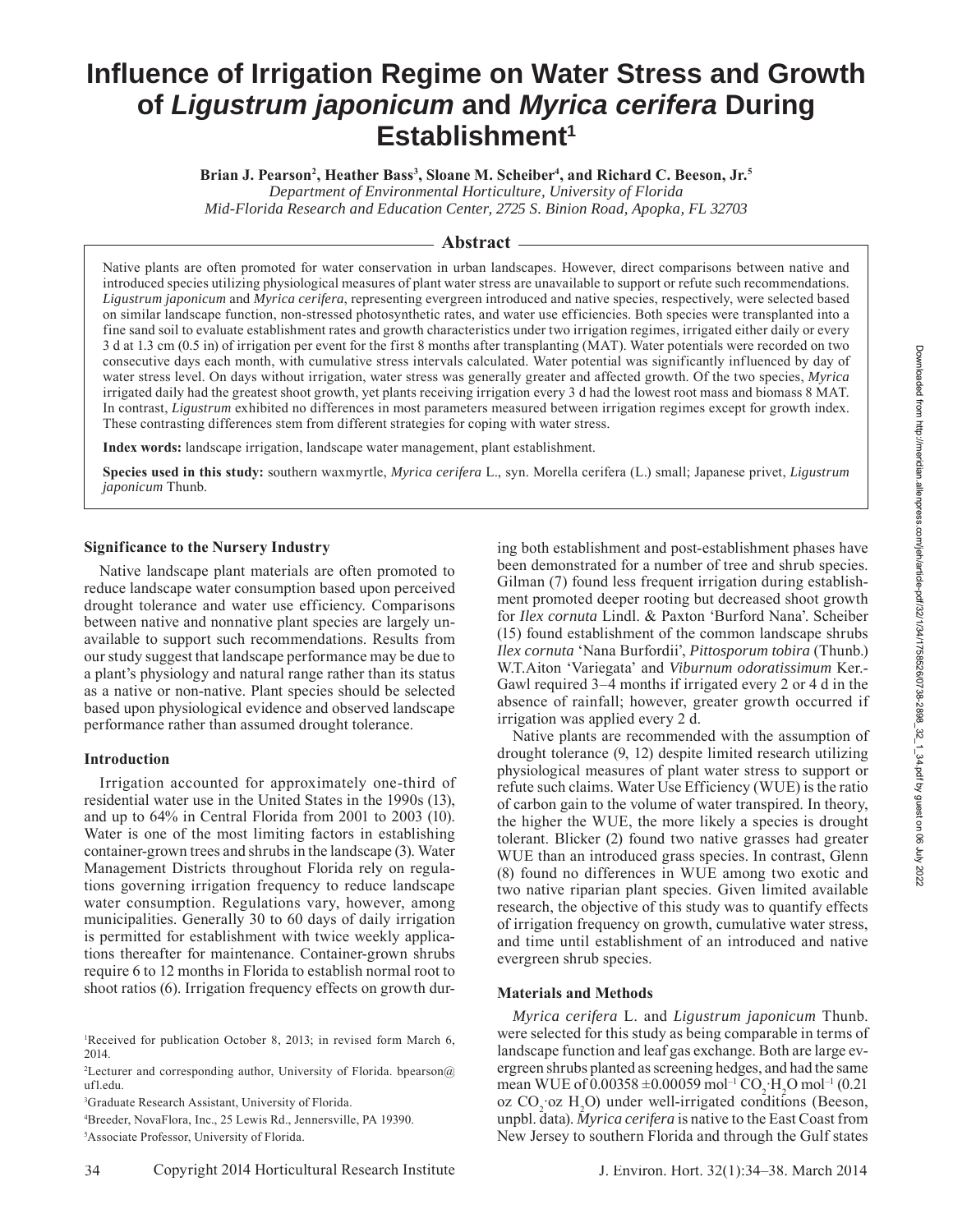to Texas. It inhabits sandy coastal sites, swamps, and upland forests. In the landscape, *Myrica* is either a large shrub or small, multi-trunked tree [7.6 m (24.9 ft) mature height] that is semi-evergreen to evergreen. *Ligustrum japonicum* is an evergreen large shrub or multi-trunked small tree [6.1 m (20 ft) mature height] in landscapes. Native to Japan and Korea, it is well adapted to a wide variety of soil types and moisture conditions (16).

Both species were obtained from a commercial nursery in 11.4 liter (3 gal) containers and transplanted on February 10, 2004 into an excessively-drained fine sand soil (Apopka fine sand series,  $pH = 5.3$ , organic matter content =  $0.6\%$ ). Forty-eight plants of each species were randomly planted into each of 6 beds on 1.8 m (6 ft) centers in 1.5 m (5 ft) wide strips previously treated with Roundup Pro (glyphosate) (Monsanto Corp., St. Louis, MO). Areas between strips were maintained as 1.5 m (5 ft) wide sodded bahiagrass (*Paspalum notatum* Flugge) strips. Three beds were randomly assigned to be irrigated daily while the other three beds were irrigated every 3 d. Each irrigation event applied 1.3 cm (0.5 in) of water. After 8 months after transplanting (MAT), irrigation frequencies were altered such that all plants were irrigated every 3 d as previously described. Irrigation was applied within each bed area with microirrigation spray stakes equipped with a strip spreader (Model Stake 31, Spreader Blue Series 7000, Maxijet, Dundee, FL). Spray stakes were situated in a linear pattern with each emitter 1.2 m (4 ft) apart and mounted 22.9 cm (9 in) above ground level such that the entire bed area was irrigated. The Christiansen Coefficient of Uniformity was a minimum of 0.71 prior to planting (11). Irrigation of each bed was controlled as a separate zone using an automated irrigation time clock (Raindial, Hardee Irrigation, Laguna Niquel, CA). Irrigations began at 0500 HR and were completed by 0700 HR each day, independent of rain events. Flow meters (Model C700TP, ABS, Ocala, FL) were installed for each zone to record irrigation volumes Monday through Friday.

*Growth indices and biomass.* Measurements of average canopy height, widest canopy width, and width perpendicular to the widest width were recorded to calculate growth indices (growth index = height  $\times$  width1  $\times$  width2). All plants were measured immediately after transplant, monthly, and at final harvest. The experiment was terminated on February 24, 2005. At 2, 4, 8, and 12 MAT, three replicates of each treatment combination were removed to determine shoot dry mass, new root dry mass, biomass and total shoot-tonew-root ratios. Shoots were severed at the soil line and dried at 65C until constant dry weight was obtained. Prior to drying, all leaves were removed and leaf area determined using a LI-COR 1500 leaf area meter (LI-COR Biosciences, Inc., Lincoln, NE). Stem and leaf dry mass were summed to attain total shoot dry mass. To obtain new root dry mass, segments of the soil volume outside of the rootball and extending beyond the longest root were excavated from the north and south sides of each plant. At 2 MAT, 1/4 segments from the north and south sides were removed from each plant for each species. Dry mass from each segment were summed and multiplied by 2 to obtain total new root dry mass. As time increased from transplant and root density and volume increased, sampled segments decreased in size. For both species, 1/4, 1/8, and 1/16 segments were harvested from the north and south sides of a plant 4, 8, and 12 MAT, respectively. Soil was removed from roots by hand washing, and roots were dried as described for shoots. Dry masses of north and south segments were summed and multiplied by an appropriate coefficient to obtain total new root dry mass. Shoot-to-root ratios were obtained by dividing total shoot mass by total new root mass. Biomass was calculated as the sum of total shoot dry mass and new root dry mass. Root lengths were determined by measuring the longest root extending from the center of the root ball in each harvested segment.

*Stem water potential measurements.* Shoot water potential  $(\Psi_{\mu})$  was measured monthly on three replicates of each species (one plant per bed) for each treatment beginning at transplant. Measurements were taken at predawn, mid-day, and dusk on the day prior to irrigation (maximum stress day) and the day of irrigation (minimum stress) to represent plants at maximum and minimum stress levels for the 3-day treatment. Shoot water potential was determined with a pressure chamber (Model 3000; Soil Moisture Equipment Corp., Santa Barbara, CA) using compressed nitrogen, with pressure increasing at a rate of 2.5 kPa∙s–2 (0.36 psi∙s–2). Measurements were made on individual twigs  $\approx$  5 cm (2.0 in) long]. Cumulative daily water stress integrals  $(S_v)$  were calculated as described by Schulze (17) and Beeson (1). Area over the water potential curve was integrated and the absolute value taken for each species on each sampling date.

*Data analysis.* The experiment was conducted as a randomized complete block design with three blocks of single plant replicates. Each block contained both species (*Ligustrum* and *Myrica*) and irrigation frequency (1- and 3-d) combinations. Growth data from harvests at 2, 4, 8 and 12 MAT, consisting of leaf area, shoot dry mass, new root dry mass, biomass, and shoot-to-root ratio were analyzed as a three-way factorial with two irrigation frequencies and two species over time with three replications. All growth data were analyzed separately by harvest date. Monthly growth indices and plant height data were analyzed by regression, with two irrigation frequencies, two species and three replications. Slopes of resulting regression equations were compared by single-degree-of-freedom contrast (18). Cumulative water stress integrals values were analyzed as repeated measures using a split plot design with irrigation frequency as the main plot, species as a subplot and day as a sub-subplot (18). Where significant differences were indicated, mean separation was by Fisher's Protected least significance differences (F-Protected LSD). All analysis was conducted using SAS (Version 9.2, SAS Institute, Cary, NC).

### **Results and Discussion**

*Growth and biomass*. Canopy size of *Ligustrum* and *Myrica* increased linearly over time for both irrigation frequencies (Fig. 1). *Myrica* irrigated daily increased canopy size 3 times faster than either species irrigated every 3 d, and twice as fast as daily irrigated *Ligustrum* (Fig. 1). Final canopy size of daily irrigated *Myrica* was 86% greater than *Ligustrum* irrigated daily, and 175% greater than either species irrigated every 3 d. Canopy sizes were 1.6- and 1.4-fold larger (*P* < 0.05) for *Ligustrum* irrigated daily compared to those plantsirrigated every 3 d. Irrigation every 3 d increased canopy size of *Myrica* slightly faster (*P* < 0.05) than similarly irrigated *Ligustrum*.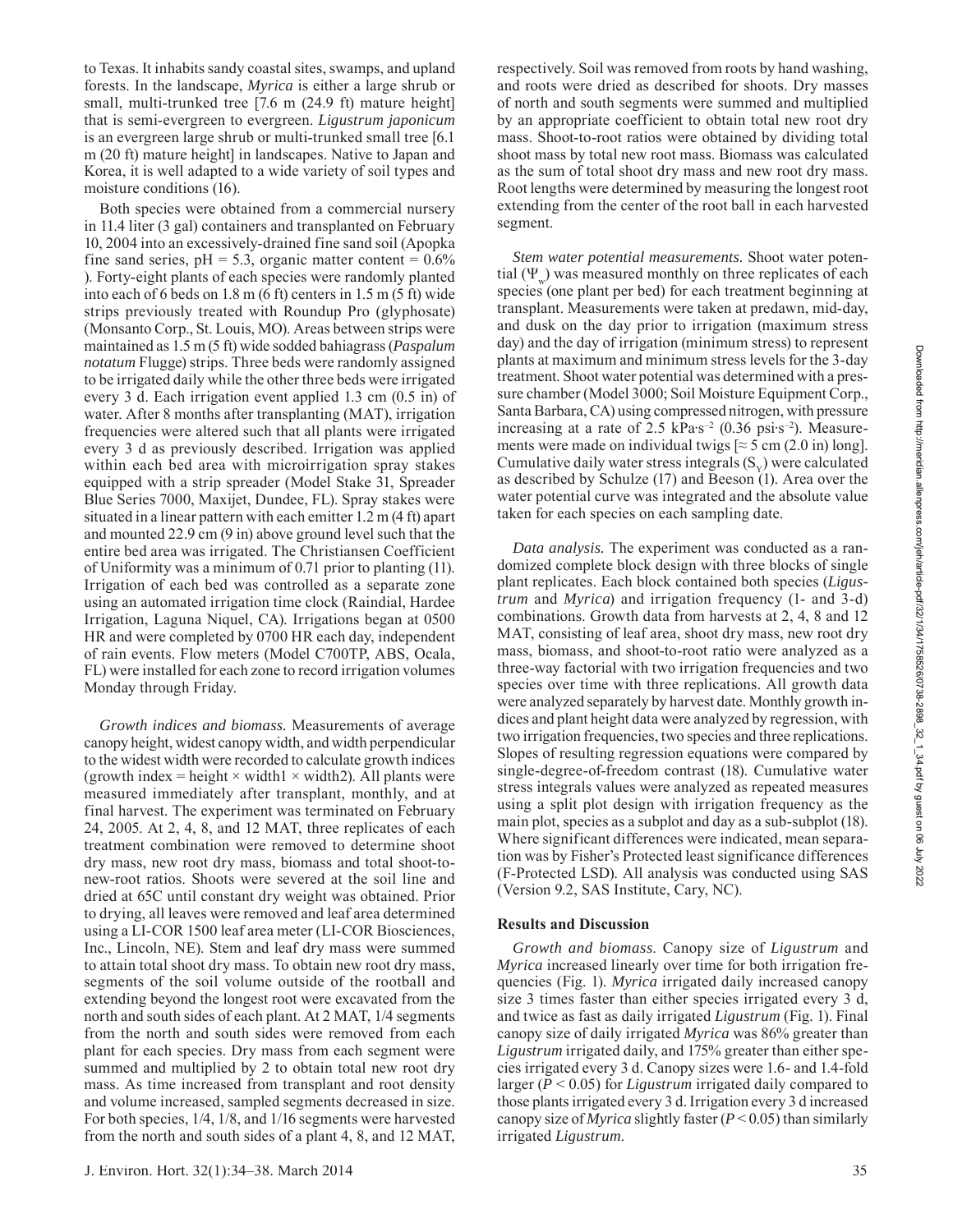

**Fig. 1. Mean growth indices of** *Ligustrum japonicum* **and** *Myrica cerifera* **irrigated with two frequencies (1- or 3-d) over a 12-month period beginning in early February in central Florida. Error bars represent the standard error of the mean of 6 plants.**

A three way interaction of species by irrigation frequency over time (*P* < 0.01) occurred for leaf area, shoot, root and total dry mass, and shoot-to-root ratios. For leaf area there were no differences ( $P \ge 0.05$ ) among species or irrigation frequency at 2 or 4 MAT ( $P \ge 0.05$ ; Fig. 2A). However, there was a tendency for greater leaf area for *Myrica* irrigated daily compared to all other treatments. By 8 MAT, greater leaf area was observed among plants receiving daily irrigation for both species. *Myrica* plants producing nearly 80% more leaf area than *Ligustrum* (Fig. 2A) when irrigated daily. In contrast, *Ligustrum* irrigated every 3 d had double the leaf area of similarly irrigated *Myrica* plants. Declines in leaf area after 8 MAT occurred for both species and irrigation regimes, but was much greater for daily irrigated *Myrica*, reducing leaf area by more than half. The overall trend is attributed to decreased water availability. Rainfall declined from a monthly average of 22.7 cm (5.4 in) from February through October 2004, to 4.3 cm (1.7 in) from November 2004 to February 2005 (5). This decline in rainfall was also concurrent with the one third reduction in irrigation when frequency was reduced for previously daily irrigated plants. Leaf loss was most likely an adjustment to seasonal evaporative demand and reduced water availability.

No differences among species or irrigation frequency occurred for shoot dry mass at 2 and 4 MAT (Fig. 2B). Four months later at 8 MAT, separation by species and irrigation regime were identical to that found for leaf area (Fig. 2B). Daily irrigation increased shoot dry mass (*P* < 0.05) compared to every 3 d, and shoot dry mass of 3 d irrigated *Myrica* was again half that of similarly irrigated *Ligustrum*. Reductions in irrigation frequency from daily to every 3 d after 8 MAT also reduced shoot dry mass, mainly due to leaf senescence, especially for *Myrica*.

New root dry mass of *Ligustrum* was 3.8 fold greater (*P* < 0.05) than *Myrica* at 2 MAT, though like shoot mass, there were no differences at 4 MAT (Fig 2C). However by 8 MAT, *Ligustrum* irrigated every 3 d had more root dry mass than daily irrigated *Ligustrum*, and similar mass to daily irrigated *Myrica*. This trend had modified by the last excavation at 12 MAT. While greatest root mass was still found for *Ligustrum* 



**Fig. 2. Leaf area (A), shoot dry mass (B), root dry mass (C), biomass (D), and shoot-to-root ratio (E) measurements for** *Ligustrum japonicum* **and** *Myrica cerifera* **irrigated with two frequencies (1- or 3-d) over a 12-month period beginning in early February in central Florida. Error bars represent the standard error of the mean of 3 plants.**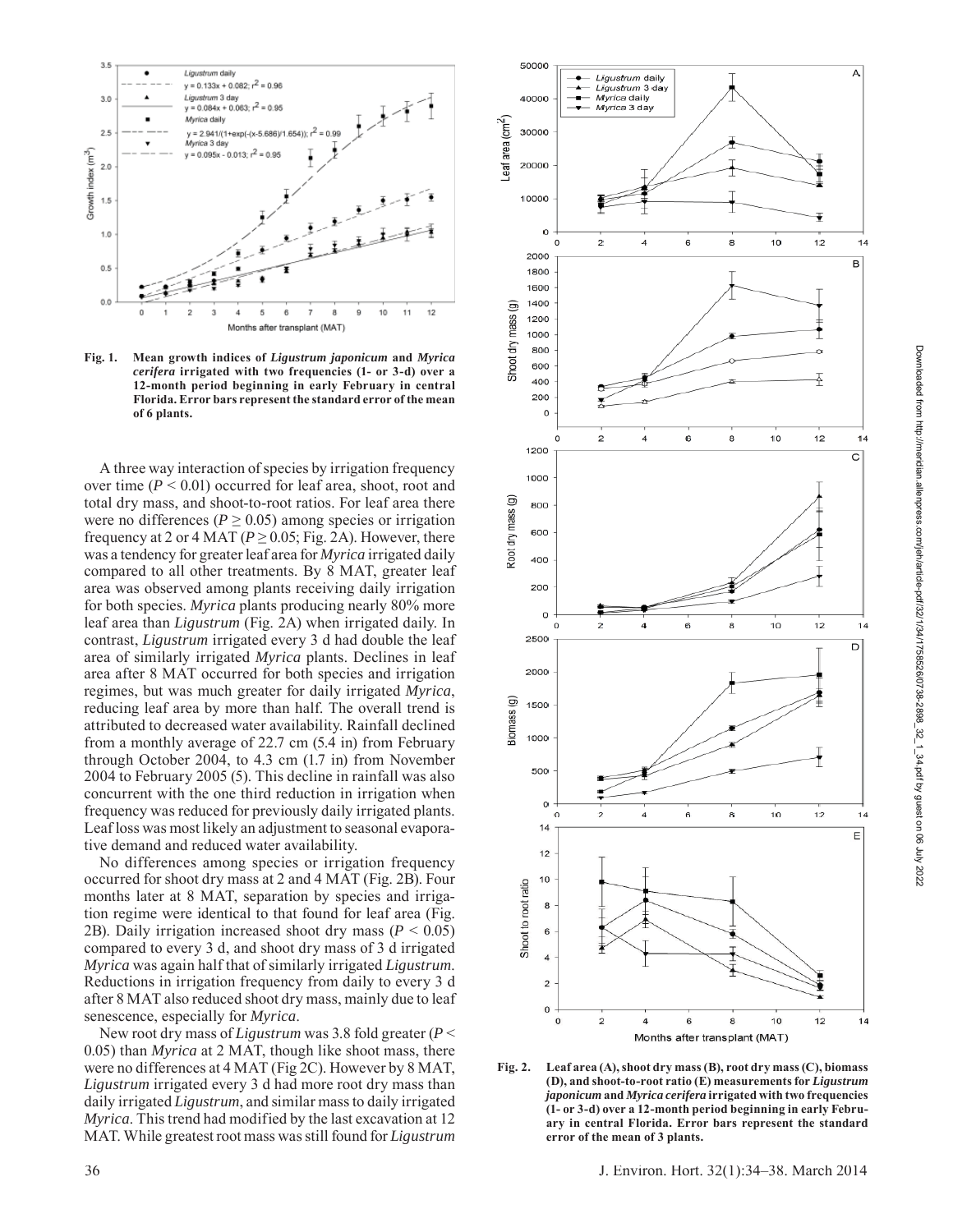irrigated every 3 d, similar, but more variable root growth occurred for both daily irrigated *Ligustrum* and *Myrica*. *Myrica* irrigated every 3 d generated less new root growth than any other combination beginning 8 MAT and continued until the final excavation.

Despite losing half the leaf area measured at 8 MAT, *Myrica* irrigated daily still had the greatest total biomass at 12 MAT, although it started at 2 MAT with less biomass than *Ligustrum* (Fig. 2D). Much of this was due to greater new branch growth between 4 and 8 MAT compared to *Ligustrum*. Overall, the reduction in available water after 8 MAT had no effect on total biomass accumulation for either *Ligustrum* irrigation regimes, or for *Myrica* irrigated every 3 d (Fig. 2D). Biomass increased linearly for all three, with massive increases in root dry mass after irrigation that made up for decreases in leaf mass during the last 4 MAT. In contrast, daily irrigated *Myrica* produced less root dry mass once daily irrigation was reduced both in actual dry mass and relative to shoot growth.

Shoot-to-root ratios were similar ( $P \ge 0.05$ ) among species and irrigation treatments 2 MAT (Fig. 2E). Between 4 and 8 MAT, shoot-to-root ratios were 2-fold greater for daily irrigated plants. Greater shoot-to-root ratios resulted from greater availability of water. Shoot-to-root ratios were similar for *Myrica* between 4 and 8 MAT, but decreased linearly for *Ligustrum* after 2 MAT. Shoot-to-root ratios decreased for all treatments after 8 MAT, especially for *Myrica* once daily irrigation was reduced. Large reductions in shoot-toroot ratios for *Myrica* are attributed to leaf senescence and decreased shoot dry mass after 8 MAT (Fig. 2B).

*Water potential.* Cumulative water stress (Sψ) is a quantitative measure of the amount of water stress experienced by plants (14). Values are dependent on the evaporative demand of the time period, the length of day and most importantly relative ratio of transpiring leaf area to accessible plant available water. Accessible plant available water, under wellirrigated condition, is dependent on root mass and elongation into the substrate.

*Ligustrum* irrigated daily for the first 8 MAT exhibited overall little variation between the two back-to-back diurnal  $(S_{\Psi})$  measurements (Fig. 3). This variation was probably due to differences in evaporative demand from day to day. Two months after all irrigation was converted to every 3 d (10 MAT), Sw was higher ( $P < 0.05$ ) pre- irrigation than the day of irrigation for all plants, and similar to that of plants irrigated every 3 d.

For *Ligustrum* irrigated every 3 d, differences in Sѱ between before and after irrigation were significant (*P* < 0.05) between 4 and 10 MAT. By 12 MAT, in mid-February, there were no differences in  $S_{\Psi}$  between initial 3 d and daily irrigation regimes. For the initial 3 d irrigation regime, preirrigation S $\psi$  was higher ( $P < 0.05$ ) between 2 and 10 MAT compared to the day these plants were irrigated. However 10 MAT, there were no differences in  $S_{\Psi}$  between the initial 3 d and daily irrigated *Ligustrum* when compared stressed or the day irrigated. On days of irrigation (unstressed), there were no differences in S $\psi$  (*P* < 0.01) between daily and 3 d irrigated plants throughout the experiment.

Differences in Sѱ between the day before and day of irrigation were small for both species, suggesting both were established by 12 MAT. This occurred during the period of massive root growth (Fig. 2C).

Cumulative water stress of *Myrica* was affected by stress day ( $P \le 0.05$ ) and ranged from 2.8 to 11.5 MPa⋅h<sup>-1</sup> (28 to 115) bar∙h–1), substantially lower values than *Ligustrum* (Fig. 3). Irrigation frequency had no affect  $(P < 0.05)$  on S $\psi$  (Figure 2B) on the day before irrigation (stressed). After irrigation (unstressed), *Myrica* irrigated every 3 d had lower (*P* < 0.05) Sѱ at 4 and 6 MAT than *Myrica* irrigated daily (Fig. 3). Greatest Sѱ differences between stressed (nonirrigated) and unstressed (irrigated) *Myrica* occurred for plants irrigated every 3 d at 2, 4 and 8 MAT.

Among plants irrigated daily, cumulative water stress of *Ligustrum* was 1.4- to 1.6-fold greater than *Myrica* between 6 and 12 MAT. Cumulative water stress for plants irrigated every 3 d was affected by a species by stress day interaction (*P* < 0.05). On the day before irrigation (stressed) *Ligustrum*  had greater S $\psi$  than *Myrica* ( $P < 0.05$ ) between 4 and 10 MAT, yet on the day after irrigation (unstressed) *Ligustrum* had greater S $\psi$  (*P* < 0.05) at 4 MAT.

Shrubs are considered established when  $S_{\Psi}$  between stressed (nonirrigated) and unstressed (irrigated) plants are comparable (15). Cumulative water stress between stressed and unstressed *Ligustrum* and *Myrica* irrigated every 3 d were comparable within 10 and 6 MAT, respectively and



**Fig. 3. Cumulative daily water stress integrals (Sѱ) calculated monthly on the day before irrigation (stressed) and irrigation day (unstressed) for** *Ligustrum japonicum* **and** *Myrica cerifera* **irrigated with two irrigation frequencies (1- and 3-day) over a 12-month period beginning in early February in central Florida. Error bars represent the standard error of the mean of 3 plants.**